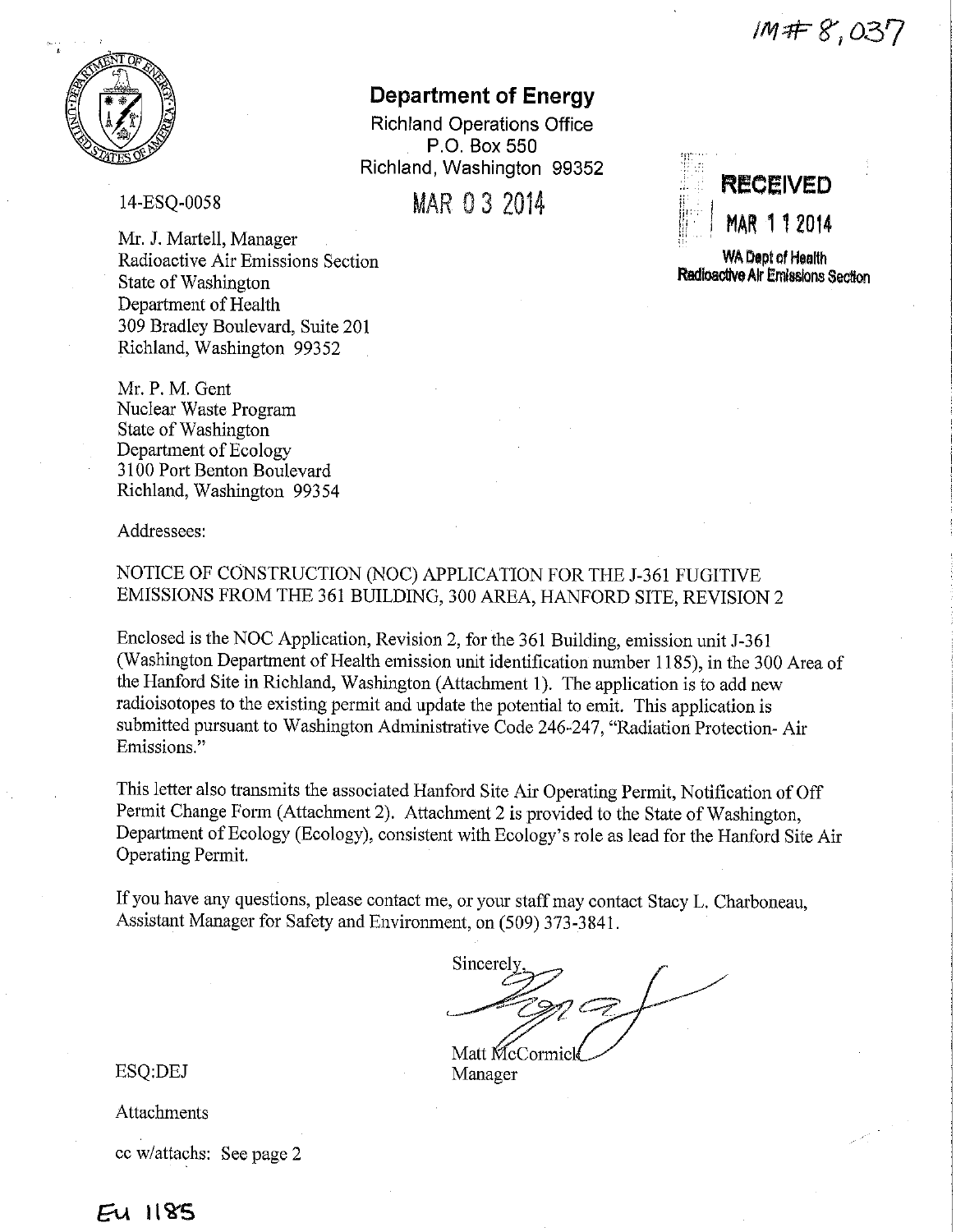Addressees 14-ESQ-0058

cc w/attachs: R. H. Anderson, MSA J. M. Barnett, PNNL G. Bohnee, NPT S. Harris, CTUIR R. Jim, YN R. A. Kaldor, MSA T. M. McDermott, PNSO K. M. McDonald, PNNL D. Powaukee, NPT J. W. Schmidt, WDOH M. B. Skorska, Ecology M. J. Stephenson, PNNL R. J. Utley, WDOH D. Zhen, EPA Administrative Record (File: 361 Building)

· Environmental Portal, LMSI, A3-95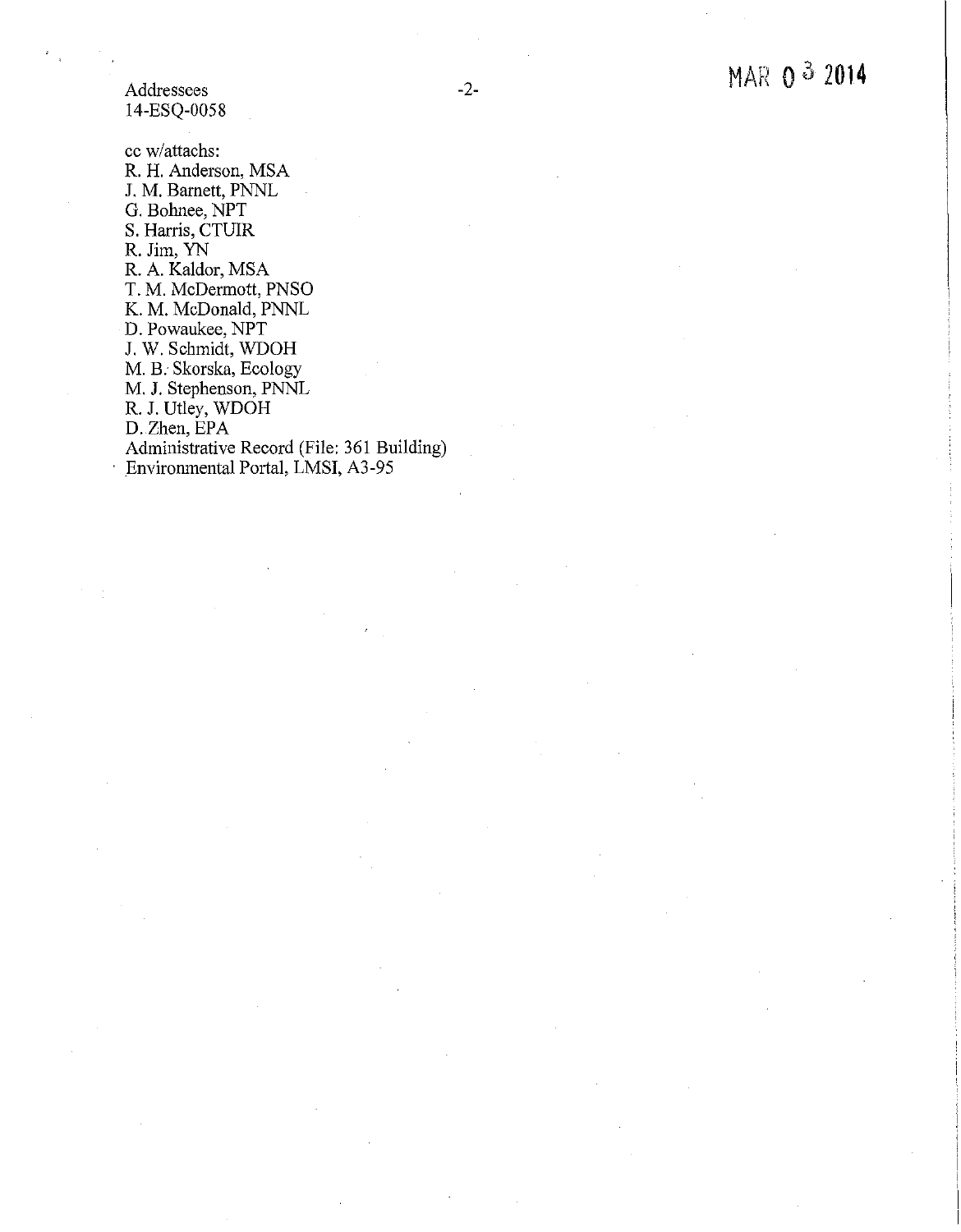# Pacific Northwest National Laboratory

# Radioactive Air Pollutants Notice of Construction Application

for the 361 Building, Revision 2 300 Area, Hanford Site Richland, Washington

February 2014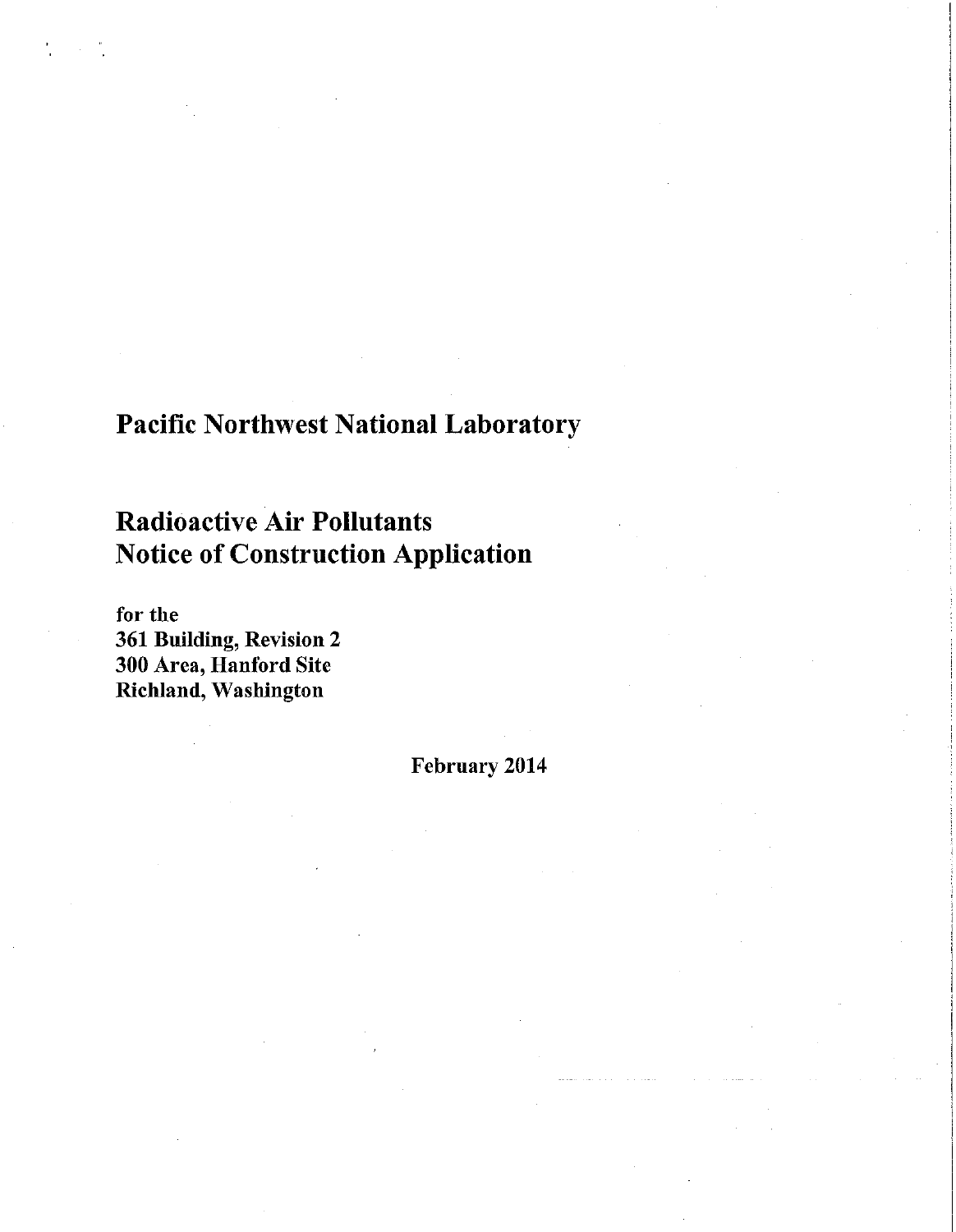# **PACIFIC NORTHWEST NATIONAL LABORATORY Radioactive Air Pollutants Notice of Construction for the 361 Building, Revision 2, 300 Area, Hanford Site**

#### **Contents**

The "Response to Item" subtitle under each of the following sections identifies the corresponding Appendix A.Notice of Construction application information item listed under Washington Administrative Code 246-247-110.

| 1.                                                                                      |  |
|-----------------------------------------------------------------------------------------|--|
| 2.                                                                                      |  |
| 3.                                                                                      |  |
| 4.                                                                                      |  |
| 5.                                                                                      |  |
| 6.                                                                                      |  |
| Annual Possession Quantity and Physical Form (Response to Items 10, 11, and 12) 5<br>7. |  |
| 8.                                                                                      |  |
| 8.1                                                                                     |  |
| 8.2                                                                                     |  |
| 9.                                                                                      |  |
| 10.                                                                                     |  |
| 11.                                                                                     |  |
| 12.                                                                                     |  |
| 13.                                                                                     |  |
| 14.                                                                                     |  |
| 14.1                                                                                    |  |
| 14.2                                                                                    |  |
| 14.3                                                                                    |  |
| 14.4                                                                                    |  |
| 14.5                                                                                    |  |
| 14.6                                                                                    |  |
|                                                                                         |  |
|                                                                                         |  |
| Table 1 – Summarized Radionuclide Inventory, Form, and Potential Unabated and Abated    |  |
|                                                                                         |  |
|                                                                                         |  |
|                                                                                         |  |
|                                                                                         |  |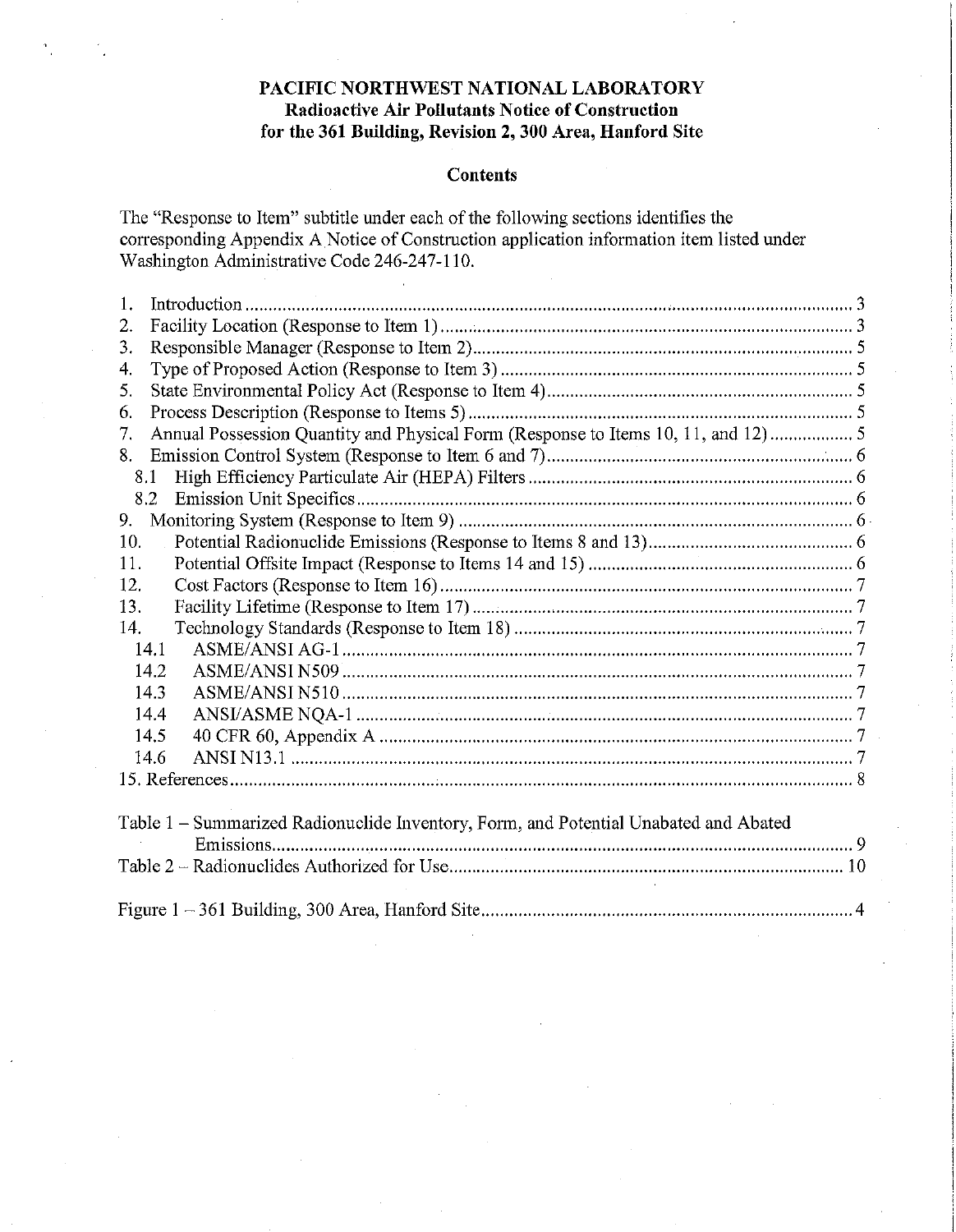# **PACIFIC NORTHWEST NATIONAL LABORATORY Radioactive Air Pollutants Notice of Construction for the 361 Building, Revision 2, 300 Area, Hanford Site**

#### **1. Introdnction**

This document serves as a modification Notice of Construction (NOC) application pursuant to the requirements of the Washington Administrative Code (WAC) 246-247, "Radiation Protection -Air Emissions" to request approval to add additional radioisotopes for activities performed in the 361 Building. The 361 Building fugitive emissions releases, conducted by Pacific Northwest National Laboratory (PNNL), will occur in the 300 Area of the Hanford Site. New radioisotopes are anticipated to be utilized at this emission unit in 2014 and will continue over several years.

#### **2. Facility Location (Response to Item 1)**

U.S. Department of Energy, Richland Operations Office 361 Building 300 Area, Hanford Site Richland, Washington 99352

Latitude: 46.3636 degrees North Longitude: 119.2821 degrees West

The 361 Building is located in the south west comer of the 300 Area within the Department of Energy's Hanford Site. The 361 Building is shown in Figure I.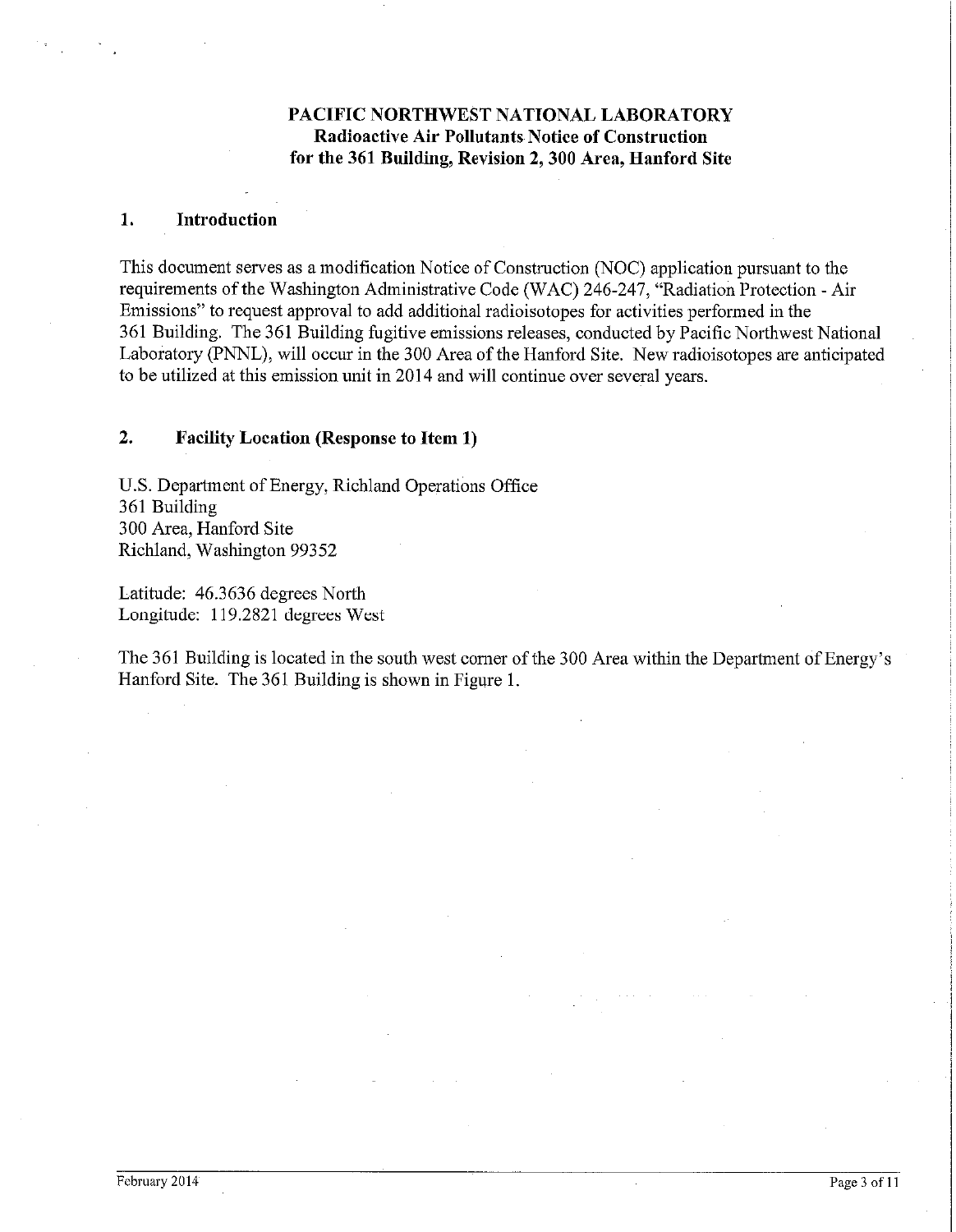

**Figure 1** - **361 Building, 300 Area, Hanford Site**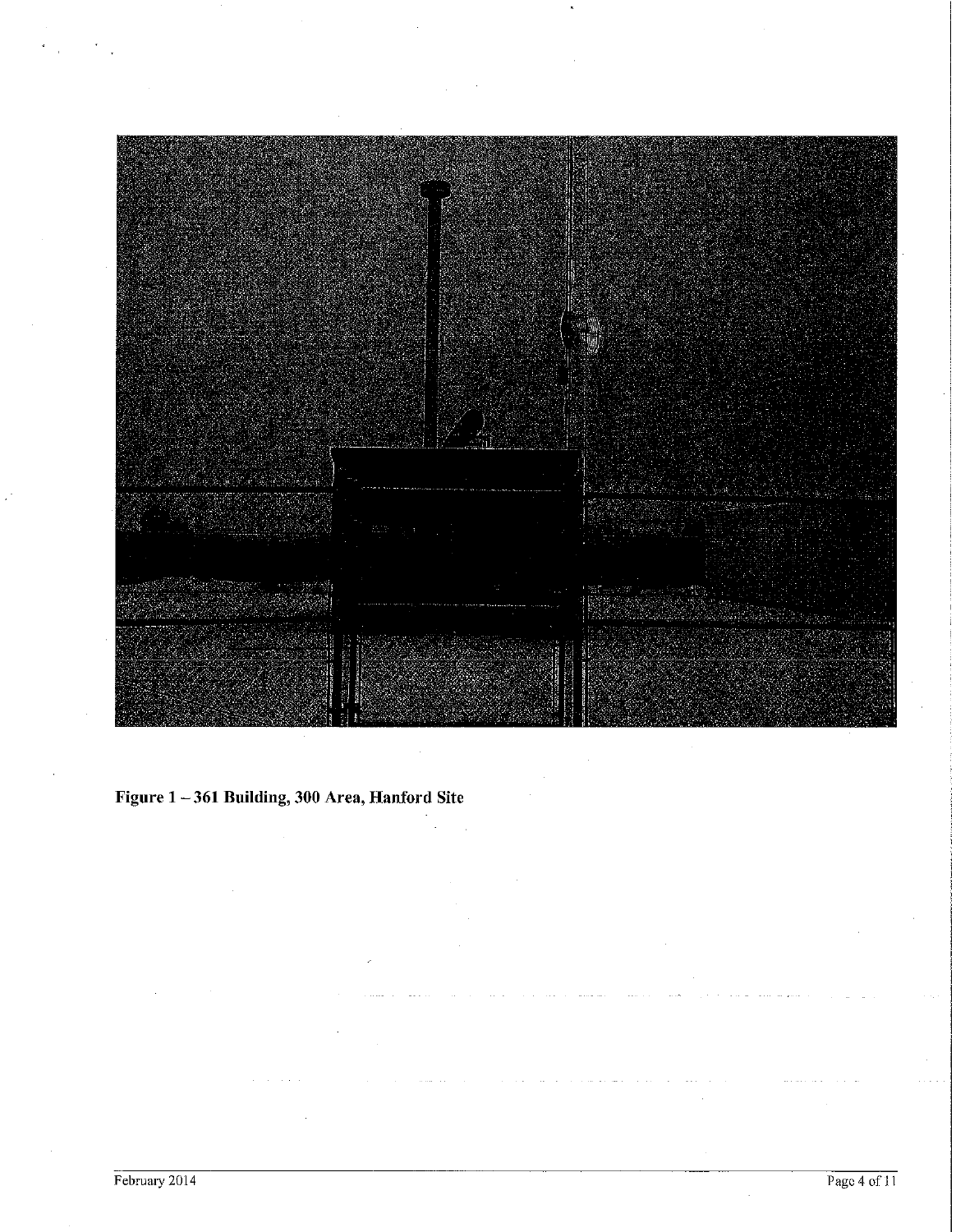## **3. Responsible Manager (Response to Item 2)**

Matthew S. McCormick, Manager Richland Operations Office U.S. Department of Energy P.O. Box 550, MSIN A7-50 Richland, Washington 99352 (509) 376-7395

## **4. Type of Proposed Action** (Response to Item 3)

This NOC application is being submitted as a modification for fugitive emission activities at an existing location. The proposed action is to perform equipment operability utilizing small quantities of radioactive material including radioxenon and radon gases to evaluate atmospheric gases. Releases will occur at the building. After being routed through a sample system and collected in a sample archive bottle, any remaining radioactive material will be considered a fugitive emission. This activity will remain a PNNL Potential Impact Category 4 emission unit (i.e., emissions< 0.001 mrem/yr) (PNNL 2012).

#### **5. State Environmental Policy Act** (Response to Item 4)

The proposed activity described in this application is categorically exempt (WAC 197-11-845) from the State Environmental Policy Act.

#### **6. Process Description** (Response to Items 5)

The 361 Building is a pre-cast concrete portable equipment shelter that is permanently located in the southwest comer of the 300 Area on the Hanford Site. Sampling equipment (i.e., Swedish Automatic Unit for Noble gas and Acquisition and analysis [SAUNA]) samples atmospheric gases, some of which may be radioactive. Periodically radioactive gases/materials will be used to confirm operability of the instrument. The SAUNA is a collection and analysis system. Gases/materials are consumed by the system, analyzed, transferred to an archive storage bottle, and then finally released by evacuating the archive bottle into the room air space. Other radioactive gases/materials may also be utilized by the project.

**7. Annual Possession Quantity and Physical Form** (Response to Items 10, **11,** and 12)

Table I presents a summarized annual possession quantity for gross alpha and gross beta/gamma radionuclides. Worst-case radioisotopes of Am-241 (gross alpha) and Cs-137 (gross beta/gamma) have been utilized in preparing the annual possession quantity. Additionally, the physical forms have been set to gas, rather than particulate/liquid or solid, because the primary fugitive emissions from processes at the 361 Building will continue to be from radioactive gases. Table 2 presents fue list of radioisotopes for approval that could be used at the 361 Building based on the PNNL composite inventory of radioactive materials. If a new radioisotope not listed in Table 2 is expected to be brought into the 361 Building, it will be compared against the existing annual possession quantity limits, verified that the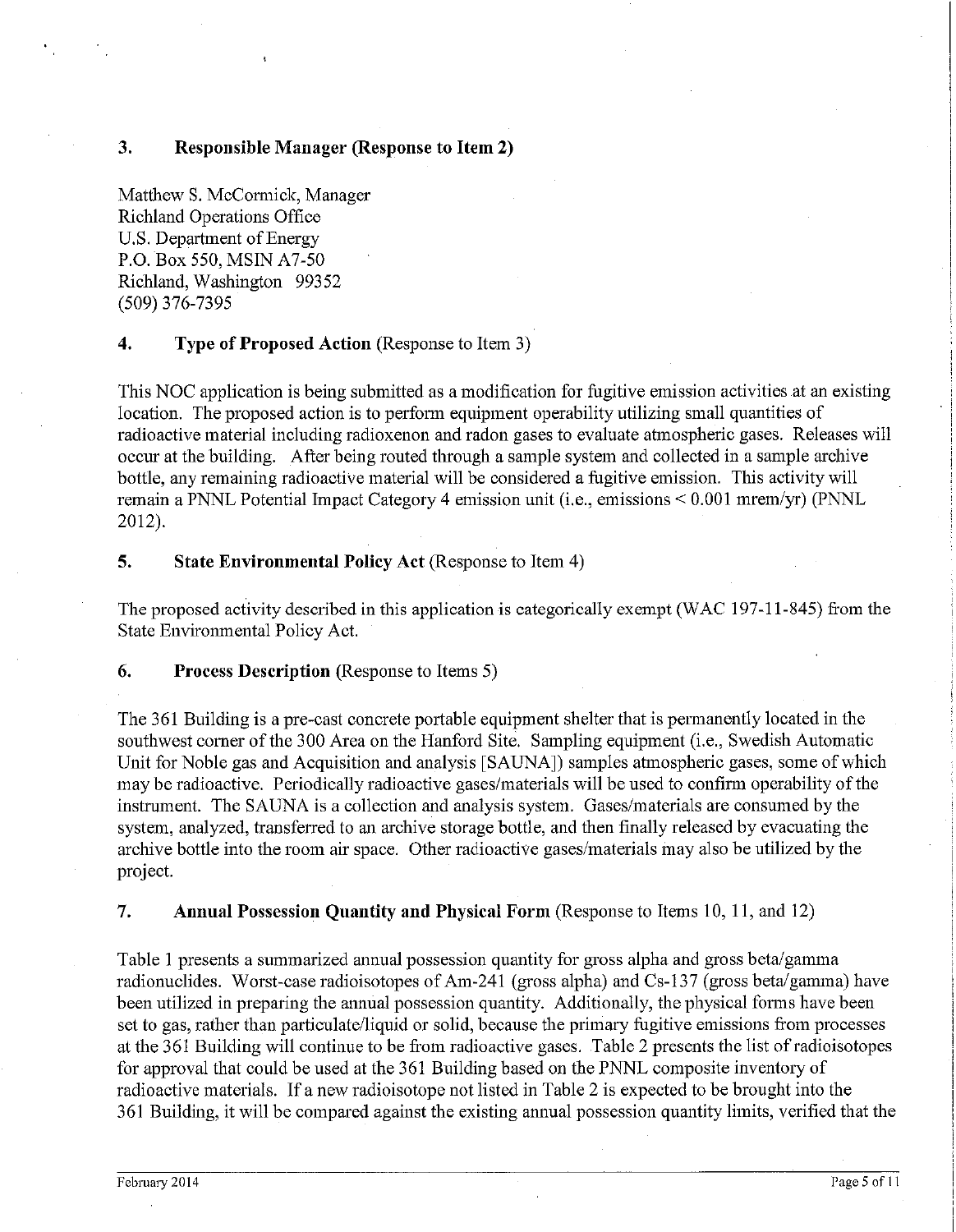361 Building remains below the authorized potential-to-emit limit, and WDOH will be notified of the introduction of a new radioisotope. The resultant maximum offsite estimated dose from the proposed activity is 9.0 E-4 mrem/yr.

**8. Emission Control System** (Response to Item 6 and 7)

This is a proposed fugitive emission. There is currently no abatement technology in place for the 361 Building. No emission controls are proposed for this activity because of the low quantities of radioactive materials, the short half-lives, the holding time prior to release, and the use of several inert noble gases. Since no control devices are proposed, the control technology efficiency has been set to 1.0 (see Table  $1$ ).

## **8.1 High Efficiency Particulate Air (HEPA) Filters**

 $N/A$ 

### **8.2 Emission Unit Specifics**

Height of Release Point:  $N/A$  (height of building is  $\sim 3$  m) Diameter of Release Point: N/A (Fugitive emissions) Volume of Release: N/A Exhaust Velocity: N/A Average Temperature: N/A Effective Stack Height: N/A

# **9. Monitoring System** (Response to Item 9)

Because the total unabated potential-to-emit (PTE) for this project is  $\leq 0.1$  mrem/yr total effective dose equivalent (TEDE) to the maximally exposed individual (MEI), the radionuclide emissions will be determined using 40 CFR 61 Appendix D calculations in lieu of monitoring.

**10. Potential Radionuclide Emissions** (Response to Items 8 and 13)

The total unabated and abated PTE for this activity as determined under WAC 246-247-030(21)(a) is 9.0 E-4 mremlyr (Table 1).

There were no radioactive air emissions from the 361 Building during calendar year 2012 to report. Fugitive emissions from the Hanford Site were calculated to be 8.6 E-03 mrem for calendar year 2012, the most recent year with data available (DOE 2013).

**11. Potential Offsite Impact** (Response to Items 14 and 15)

For 2012, the offsite MEI is located approximately 1.8 km to the south of the 361 Building (DOE 2013). Dose conversion factors for the MEI were calculated using the EPA-approved dose-modeling program, CAP88-PC (EPA 2007). The CAP88-PC program-derived dose conversion factors from *Calculating*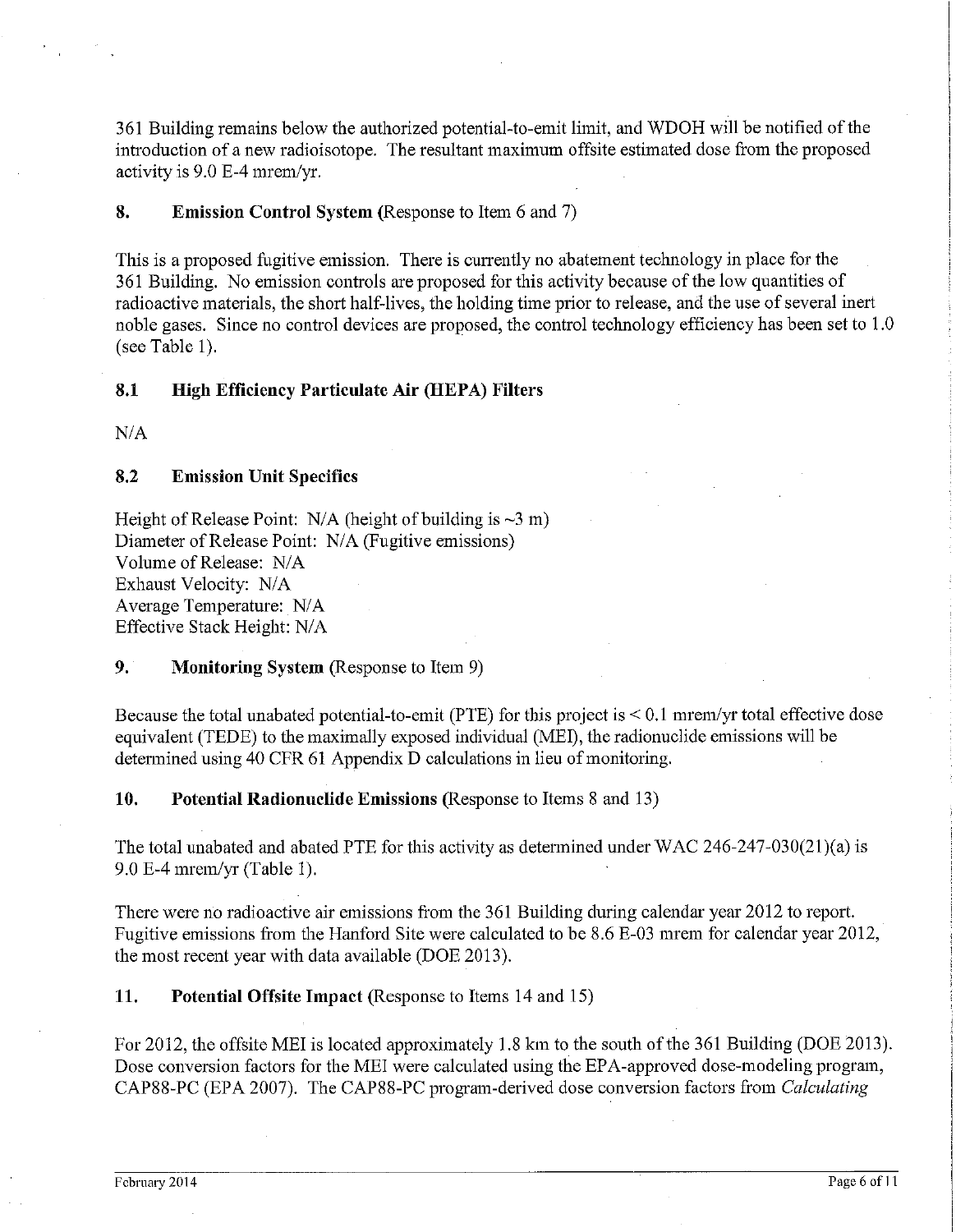*Potential-to-Emit Radiological Releases and Doses* were used in determining the potential offsite impact (DOE 2010).

The unabated PTE for the proposed activity as determined under WAC 246-247-030(21)(a) is 9.0 E-4 mremlyr. The abated PTE for this activity is the same since no emission controls are considered for this fugitive emission point.

**12. Cost Factors** (Response to Item 16)

No control technologies are proposed therefore cost factors are not discussed here.

**13. Facility Lifetime** (Response to Item 17)

The estimated lifetime of this project is ten years.

**14. Technology Standards** (Response to Item 18)

14.1 **ASME/ANSI AG-1** 

*NIA* 

**14.2 ASMEIANSI N509** 

*NIA* 

**14.3 ASME/ANSI N510** 

*NIA* 

**14.4 ANSI/ASME NQA-1** 

*NIA-* for Technology Standards

The quality assurance requirements for tracking radiological material are outlined in EM-QA-01, Effluent Management Quality Assurance Plan (PNNL 2013). This QA plan is compatible with EPA *QAIR-5,* EPA Requirements for Quality Assurance Project Plans (EPA 2001 ).

**14.5 40 CFR 60, Appendix A** 

*NIA* 

**14.6 ANSI N13.1** 

*NIA*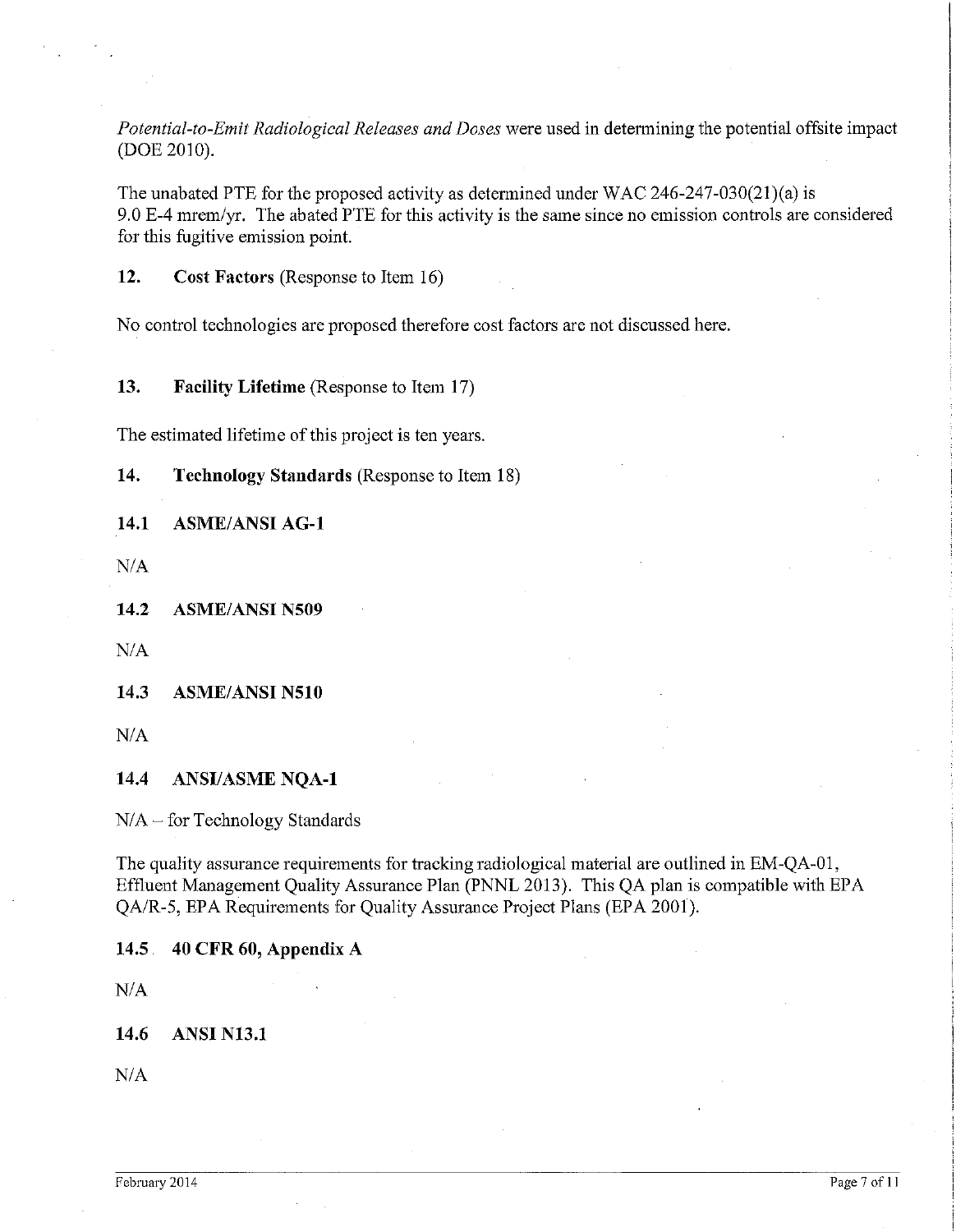#### **15. References**

Pacific Northwest National Laboratory (PNNL). 2012. *Pacific Northwest National Laboratory Potential Impact Categories for Radiological Air Emission Monitoring,* PNNL-19904, Current Revision. Effluent Management, Richland, WA.

Pacific Northwest National Laboratory (PNNL). 2013. *Effluent Management Quality Assurance Plan,*  EM-QA-01, Current Revision. Effluent Management, Richland, WA.

U.S. Department of Energy (DOE). 2010. *Calculating Potential-to-Emit Radiological Releases and Doses,* Rev. 1. DOE/RL-2006-29. Richland Operations Office. Richland, Washington.

U.S. Department of Energy (DOE). 2013. *Radionuclide Air Emissions Report for the Hanford Site, Calendar Year 2012,* Rev. 0, DOE/RL-2013-12. Richland Operations Office, Richland, Washington.

U.S. Environmental Protection Agency (EPA). 1989. *Methods for Estimating Radionuclide Emissions,*  40 CFR 61, Appendix D. U.S. Government Printing Office, Washington, DC.

U.S. Environmental Protection Agency (EPA). 2001. *EPA Requirements for Quality Assurance Project Plans,* EPA QA/R-5. Office of Environmental Information, Washington, DC.

U.S. Environmental Protection Agency (EPA). 2002. *National Emission Standards for Hazardous Air Pollutants for Radionuclides Other Than Radon from Department a/Energy Facilities,* 40 CFR 61, Subpart H. U.S. Government Printing Office, Washington, D.C.

U.S. Environmental Protection Agency (EPA). 2007. *CAP88-PC Version 3.0 User Guide.* Office of Radiation and Indoor Air, Washington, DC.

Washington Administrative Code (WAC). 2003. *SEPA Rules,* WAC 197-11. Statute Law Committee, Washington State.

Washington Administrative Code (WAC). 2011. *Radiation Protection -Air Emissions,* WAC 246-247. Statute Law Committee, Washington State.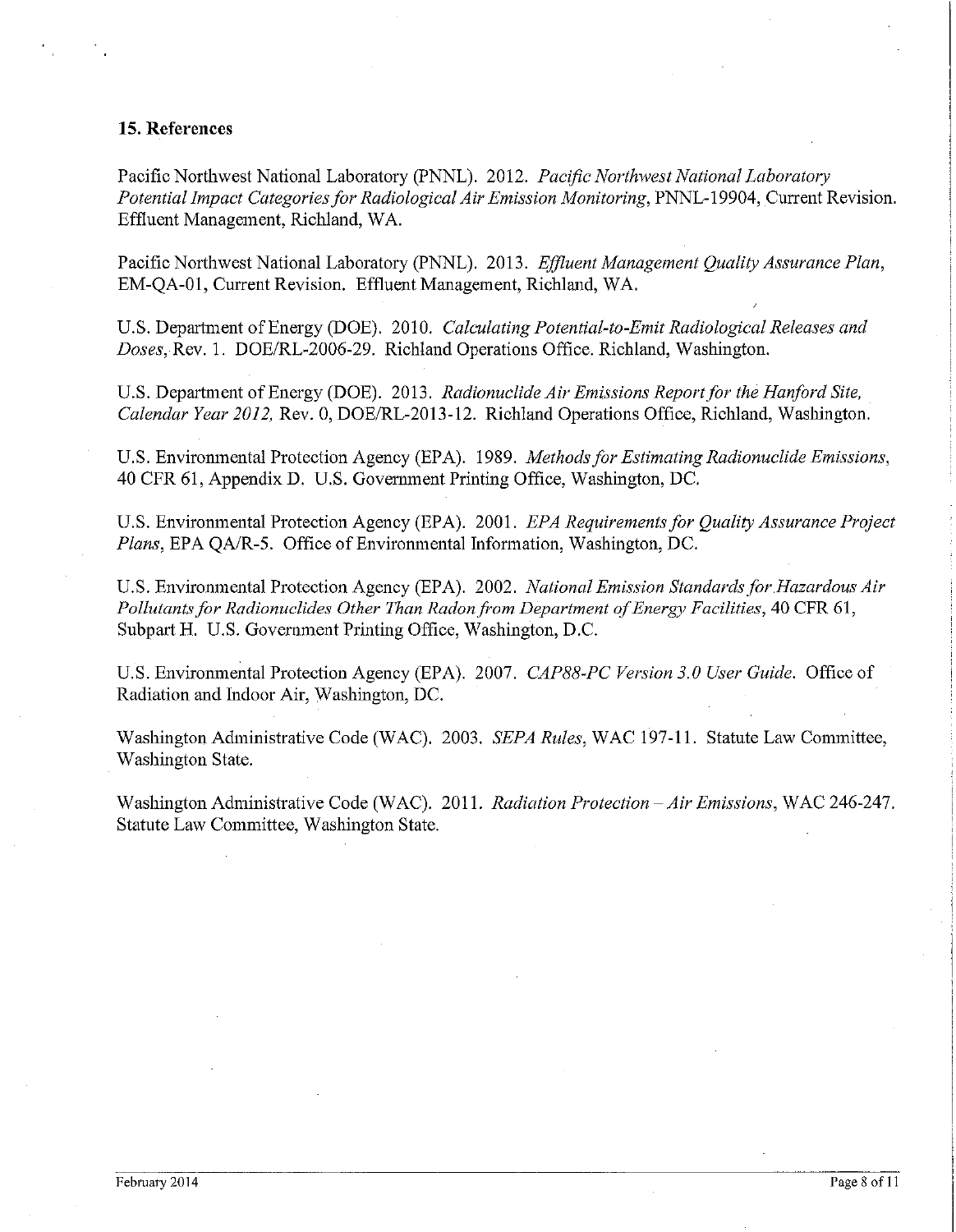| Nuclide            | Form® | <b>Inventory</b><br>$(Civ-1)$ | <b>Refease</b><br><b>Fraction</b> | <b>Potential</b><br><b>Unabated</b><br>Binissions<br>$(Ci$ v-1) | <b>Unit Dose</b><br><b>Factor</b><br>(mrem G-D) | <b>Potential</b><br>  Unabated<br>Dose<br>$(mrem v-1)$ | <b>Control</b><br>Technology<br><b>Efficiency</b><br>$(1.0 - Eff)$ | <b>Potential</b><br><b>Abated</b><br><b>Emissions</b><br>$(Ciy-1)$ | <b>Potential</b><br><b>Abated</b><br><b>Dose</b><br>$(mrem y-1)$ |
|--------------------|-------|-------------------------------|-----------------------------------|-----------------------------------------------------------------|-------------------------------------------------|--------------------------------------------------------|--------------------------------------------------------------------|--------------------------------------------------------------------|------------------------------------------------------------------|
| Alpha <sup>b</sup> | G     | $9.2E-06$                     | $1.0E + 00$                       | 9.2E-06                                                         | $7.76E + 01$                                    | $7.1E-04$                                              | $1.0E + 00$                                                        | $9.2E - 06$                                                        | 7.1E-04                                                          |
| Beta/Gamma         | G     | 8.0E-05                       | $1.0E{+}00$                       | 8.0E-05                                                         | $2.33E+00$                                      | 1.9E-04                                                | $1.0E + 00$                                                        | 8.0E-05                                                            | 1.9E-04                                                          |
| Totals             |       | 8.9E-05                       |                                   | 8.9E-05                                                         |                                                 | $9.0E-04$                                              |                                                                    | 8.9E-05                                                            | $9.0E-04$                                                        |

# **Table 1 - Summarized Radionuclide Inventory, Form, and Potential Unabated and Abated Emissions**

Footnotes:

a - The form is listed as "G" for gases; "L" for liquids, "P" for particulates, and "S" for solids are not used.

 $b - Am-241$  used as worst-case gross alpha emitting representative.

c-Cs-137 used as worst-case gross beta/gamma emitting representative.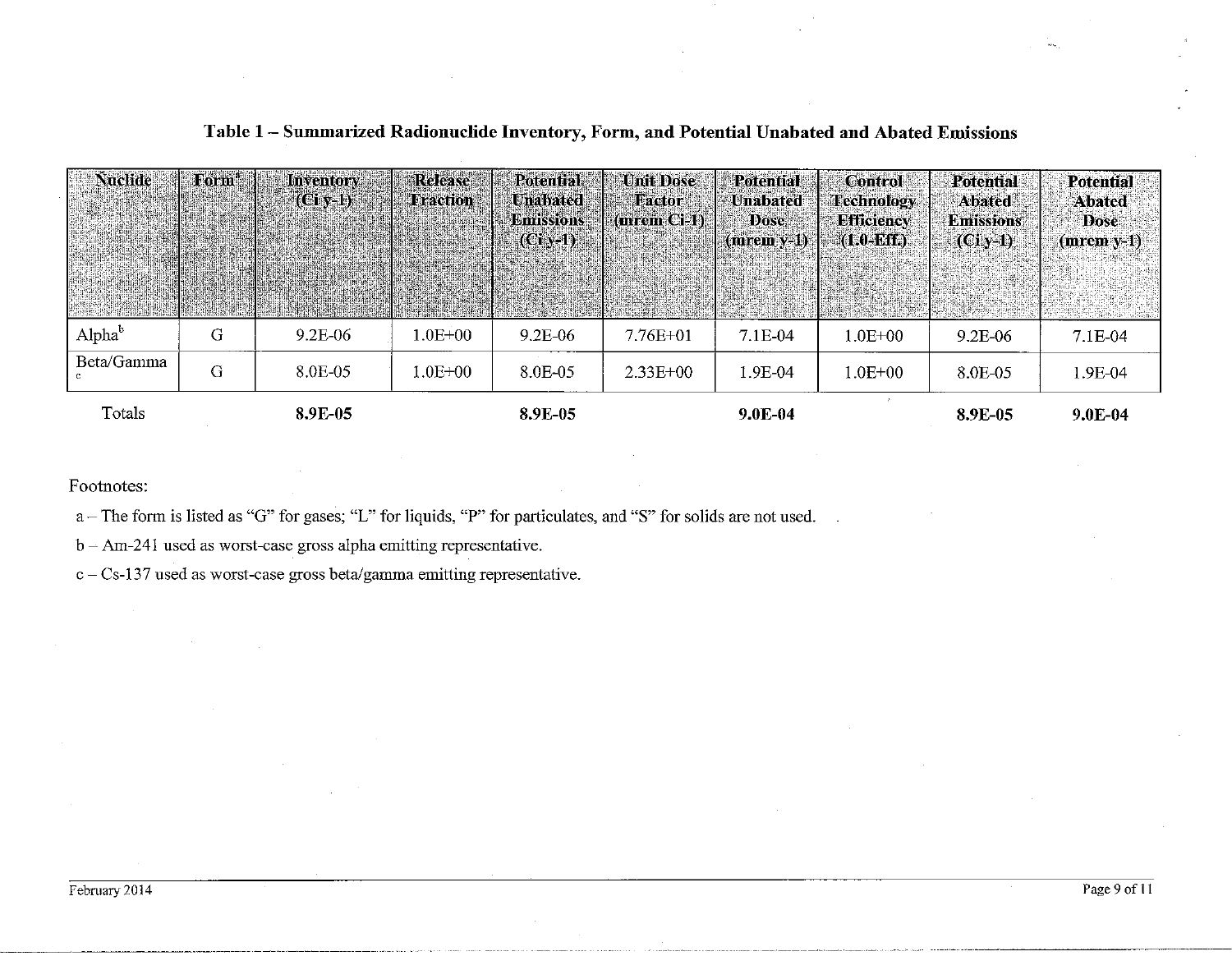| Ac-225  | Au-199        | $Ca-41$   | $Co-57$    | Eu-156        | $I-122$   | Kr-83m       | Nb-93m        |
|---------|---------------|-----------|------------|---------------|-----------|--------------|---------------|
| Ac-227  | Ba-131        | $Ca-45$   | $Co-58$    | Eu-157        | $1-123$   | $Kr-85$      | <b>Nb-94</b>  |
| Ac-228  | Ba-133        | $Ca-47$   | $Co-60$    | $F-18$        | $1 - 125$ | $Kr-85m$     | Nb-95         |
| Ag-108  | Ba-133m       | $Cd-107$  | $Co-60m$   | Fe-55         | $1 - 126$ | $Kr-87$      | <b>Nb-95m</b> |
| Ag-108m | Ba-137m       | Cd-109    | $Cr-49$    | Fe-59         | $1 - 128$ | <b>Kr-88</b> | Nb-97         |
| Ag-109m | Ba-139        | $Cd-111m$ | $Cr-51$    | Fr-221        | $1 - 129$ | $Kr-89$      | Nb-97m        |
| Ag-110  | Ba-140        | $Cd-113$  | $Cr-55$    | Fr-223        | $1-130$   | Kr-90        | Nb-98         |
| Ag-110m | Ba-141        | $Cd-113m$ | $Cs-131$   | $Ga-67$       | $l-130m$  | $La-137$     | Nb-100        |
| Ag-111  | Ba-142        | $Cd-115$  | $Cs-132$   | $Ga-68$       | $1 - 131$ | $La-138$     | Nb-101        |
| $Al-26$ | Ba-143        | $Cd-115m$ | $Cs - 134$ | Ga-70         | $1 - 132$ | La-140       | Nb-103        |
| Al-28   | $Be-7$        | $Cd-117$  | Cs-134m    | $Ga-72$       | $1-132m$  | $La-141$     | Nd-144        |
| Am-240  | <b>Be-10</b>  | $Cd-117m$ | $Cs-135$   | Gd-148        | $I-133$   | $La-142$     | Nd-147        |
| Am-241  | Bi-207        | Ce-139    | $Cs-136$   | Gd-149        | $1-133m$  | $La-144$     | Ni-56         |
| Am-242  | <b>Bi-208</b> | $Ce-141$  | $Cs-137$   | $Gd-151$      | $I-134$   | Lu-177       | $Ni-57$       |
| Am-242m | Bi-210        | Ce-142    | $Cs-138$   | Gd-152        | $l-134m$  | Lu-177m      | Ni-59         |
| Am-243  | Bi-210m       | Ce-143    | $Cs-139$   | Gd-153        | $1-135$   | $Mg-27$      | $Ni-63$       |
| Am-245  | Bi-211        | Ce-144    | $Cs-140$   | Ge-68         | $In-106$  | Mg-28        | Ni-65         |
| Am-246  | Bi-212        | $Cf-249$  | $Cs-141$   | Ge-71         | $In-111$  | $Mn-52$      | No-235        |
| $Ar-37$ | Bi-213        | $Cf-250$  | $Cu-64$    | Ge-71m        | $ln-113m$ | Mn-54        | Np-236        |
| Ar-39   | Bi-214        | $Cf-251$  | $Cu-66$    | Ge-75         | $In-114$  | Mn-56        | Np-237        |
| $Ar-41$ | Bk-247        | $Cf-252$  | $Cu-67$    | Ge-77         | $ln-114m$ | Mo-93        | Np-238        |
| $Ar-42$ | Bk-249        | $Cl-36$   | Dy-159     | Ge-77m        | $In-115$  | Mo-99        | Np-239        |
| As-74   | Bk-250        | $Cm-241$  | Dy-165     | $H-3$         | $ln-115m$ | Mo-103       | Np-240        |
| As-76   | $Br-82$       | $Cm-242$  | Dy-169     | Hf-175        | $In-116$  | Mo-104       | Np-240m       |
| As-77   | $Br-82m$      | $Cm-243$  | Er-169     | Hf-178m       | $ln-116m$ | Mo-105       | $O-15$        |
| At-217  | Br-83         | $Cm-244$  | $Er-171$   | Hf-179m       | $ln-117$  | $N-13$       | $O-19$        |
| Au-193  | <b>Br-84</b>  | $Cm-245$  | Es-254     | Hf-181        | $In-117m$ | $Na-22$      | Os-191        |
| Au-194  | Br-84m        | Cm-246    | Eu-150     | <b>Hf-182</b> | $lr-192$  | Na-24        | P-32          |
| Au-195  | Br-85         | $Cm-247$  | Eu-152     | Hg-203        | $K-40$    | Na-24m       | P-33 ·        |
| Au-196  | $C-11$        | $Cm-248$  | Eu-152m    | Ho-163        | $K-42$    | Nb-91        | Pa-231        |
| Au-198  | $C-14$        | $Cm-250$  | Eu-154     | Ho-166        | $Kr-81$   | Nb-91m       | Pa-233        |
| Au-198m | $C-15$        | $Co-56$   | Eu-155     | Ho-166m       | Kr-81m    | Nb-92        | Pa-234        |
|         |               |           |            |               |           |              |               |

# **Table 2 - Radionuclides Authorized for Use**

Februmy2014 Page 10 of 11

 $\sim$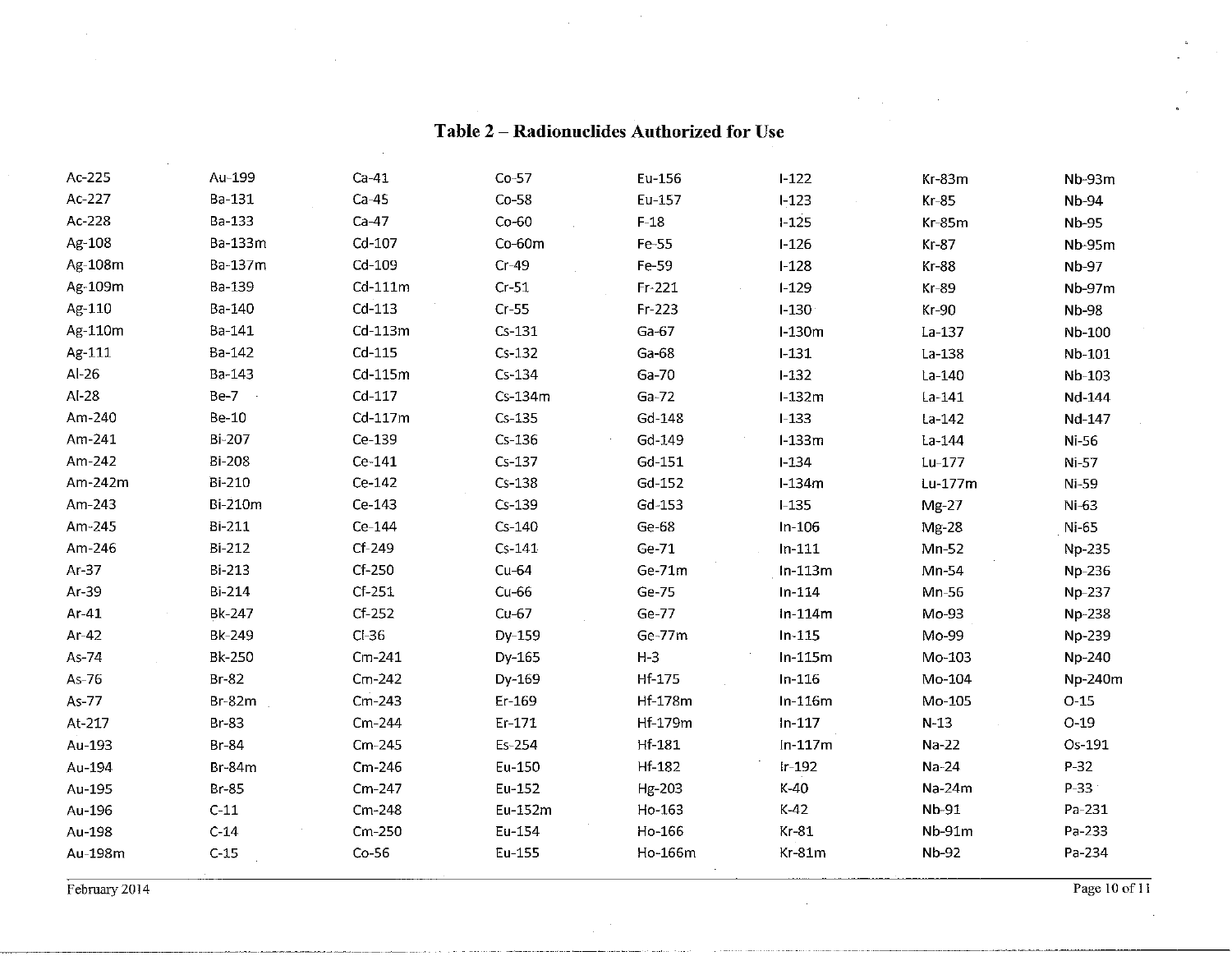| Pa-234m | Pu-239       | Rn-224       | $Sn-126$ | Te-131         | $U - 240$ | $Zr-88$ |
|---------|--------------|--------------|----------|----------------|-----------|---------|
| Pb-209  | Pu-240       | <b>Ru-97</b> | $Sr-85$  | Te-131m        | $V-48$    | $Zr-89$ |
| Pb-210  | Pu-241       | Ru-103       | $Sr-87m$ | Te-132         | $V-49$    | $Zr-93$ |
| Pb-211  | Pu-242       | Ru-105       | $Sr-89$  | Te-133         | W-181     | $Zr-95$ |
| Pb-212  | Pu-243       | Ru-106       | $Sr-90$  | Te-133m        | $W-185$   | $Zr-97$ |
| Pb-214  | Pu-244       | $S-35$       | $Sr-91$  | Te-134         | W-187     | $Zr-98$ |
| Pd-103  | Pu-246       | $Sb-122$     | $Sr-92$  | Th-227.        | W-188     | Zr-99   |
| Pd-107  | Ra-223       | $Sb-124$     | Ta-179   | Th-228         | Xe-122    | Zr-100  |
| Pd-109  | Ra-224       | $Sb-125$     | Ta-180   | Th-229         | Xe-123    |         |
| Pm-143  | Ra-225       | $Sb-126$     | Ta-182   | Th-230         | Xe-125    |         |
| Pm-144  | Ra-226       | Sb-126m      | Ta-182m  | $Th-231$       | Xe-127    |         |
| Pm-145  | Ra-228       | $Sb-127$     | Ta-183   | Th-232         | Xe-127m   |         |
| Pm-146  | Rb-81        | $Sb-129$     | Tb-157   | $Th-233$       | Xe-129m   |         |
| Pm-147  | <b>Rb-83</b> | $Sc-44$      | Tb-158   | Th-234         | Xe-131m   |         |
| Pm-148  | <b>Rb-84</b> | $Sc-46$      | Tb-160   | $Ti-44$        | Xe-133    |         |
| Pm-148m | Rb-86        | $Sc-47$      | Tb-161   | $Ti-45$        | Xe-133m   |         |
| Pm-149  | Rb-87        | $Se-75$      | $Tc-95$  | $Ti-51$        | Xe-135    |         |
| Pm-151  | <b>Rb-88</b> | Se-79        | Tc-95m   | $TI-201$       | Xe-135m   |         |
| Po-208  | <b>Rb-89</b> | Se-79m       | Tc-97    | $Tl-204$       | Xe-137    |         |
| Po-209  | Rb-90        | $Si-31$      | $Tc-97m$ | $TI-206$       | Xe-138    |         |
| Po-210  | Rb-90m       | $Si-32$      | Tc-98    | $TI-207$       | Xe-139    |         |
| Po-211  | Re-186       | $Sm-145$     | $Tc-99$  | $\cdot$ Tl-208 | $Y-88$    |         |
| Po-212  | Re-187       | $Sm-146$     | Tc-99m   | $TI-209$       | $Y-90$    |         |
| Po-213  | Re-188       | $Sm-147$     | $Tc-101$ | $Tm-168$       | $Y-90m$   |         |
| Po-214  | Rh-101       | $Sm-148$     | $Tc-103$ | Tm-170         | $Y-91$    |         |
| Po-215  | Rh-102       | $Sm-151$     | Tc-106   | $Tm-171$       | $Y-91m$   |         |
| Po-216  | Rh-102m      | $Sm-153$     | Te-121   | $U-232$        | $Y-92$    |         |
| Po-218  | Rh-103m      | $Sm-157$     | Te-121m  | $U - 233$      | $Y-93$    |         |
| Pr-143  | Rh-104       | $Sn-113$     | Te-123   | U-234          | $Yb-164$  |         |
| Pr-144  | Rh-105       | $Sn-117m$    | Te-123m  | $U - 235$      | Yb-169    |         |
| Pr-144m | Rh-105m      | $Sn-119m$    | Te-125m  | U-235m         | $Yb-175$  |         |
| Pu-234  | Rh-106       | $Sn-121$     | Te-127   | $U-236$        | $Yb-177$  |         |
| Pu-236  | Rn-219       | $Sn-121m$    | Te-127m  | $U-237$        | $Zn-65$   |         |
| Pu-237  | Rn-220       | $Sn-123$     | Te-129   | $U - 238$      | Zn-69     |         |
| Pu-238  | Rn-222       | $Sn-125$     | Te-129m  | $U-239$        | $Zn-69m$  |         |
|         |              |              |          |                |           |         |

**February 2014 Page 11 of 11 Page 11 of 11**